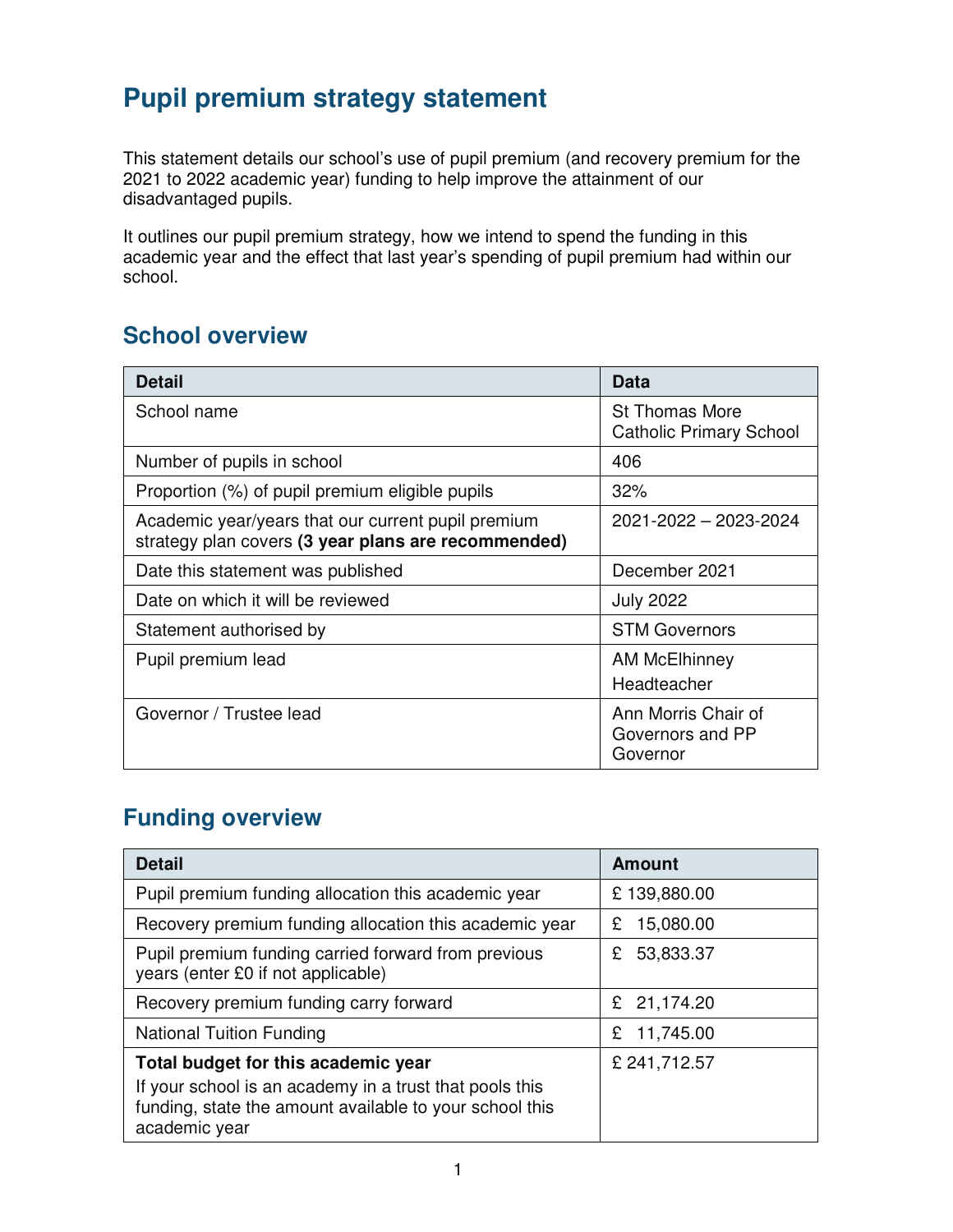# **Part A: Pupil premium strategy plan**

## **Statement of intent**

Our intention is that all pupils, irrespective of their background or the challenges they face, make good progress and achieve high attainment across all subject areas. The focus of our pupil premium strategy is to support disadvantaged pupils to achieve that goal, including progress for those who are already high attainers.

We will consider the challenges faced by vulnerable pupils, such as those who have a social worker and young carers. The activity we have outlined in this statement is also intended to support their needs, regardless of whether they are disadvantaged or not.

High-quality teaching is at the heart of our approach, with a focus on areas in which disadvantaged pupils require the most support. This is proven to have the greatest impact on closing the disadvantage attainment gap and at the same time will benefit the non-disadvantaged pupils in our school. Implicit in the intended outcomes detailed below, is the intention that non-disadvantaged pupils' attainment will be sustained and improved alongside progress for their disadvantaged peers.

Our strategy is also integral to wider school plans for education recovery, notably in its targeted support through the National Tutoring Programme for pupils whose education has been worst affected, including non-disadvantaged pupils.

Our approach will be responsive to common challenges and individual needs, rooted in robust diagnostic assessment, not assumptions about the impact of disadvantage. The approaches we have adopted complement each other to help pupils excel. To ensure they are effective we will:

- ensure disadvantaged pupils are challenged in the work that they're set.
- act early to intervene at the point need is identified. adopt a whole school approach in which all staff take responsibility for disadvantaged pupils' outcomes and raise expectations of what they can achieve.

### **Challenges**

This details the key challenges to achievement that we have identified among our disadvantaged pupils.

| <b>Challenge</b><br>number | <b>Detail of challenge</b>                                                                                                                                                                                     |
|----------------------------|----------------------------------------------------------------------------------------------------------------------------------------------------------------------------------------------------------------|
|                            | Very low attainment on entry into Reception.                                                                                                                                                                   |
|                            | Assessments, observations, and discussions with pupils indicate<br>underdeveloped oral language skills and vocabulary gaps among many<br>disadvantaged pupils. These are evident from Reception through to KS2 |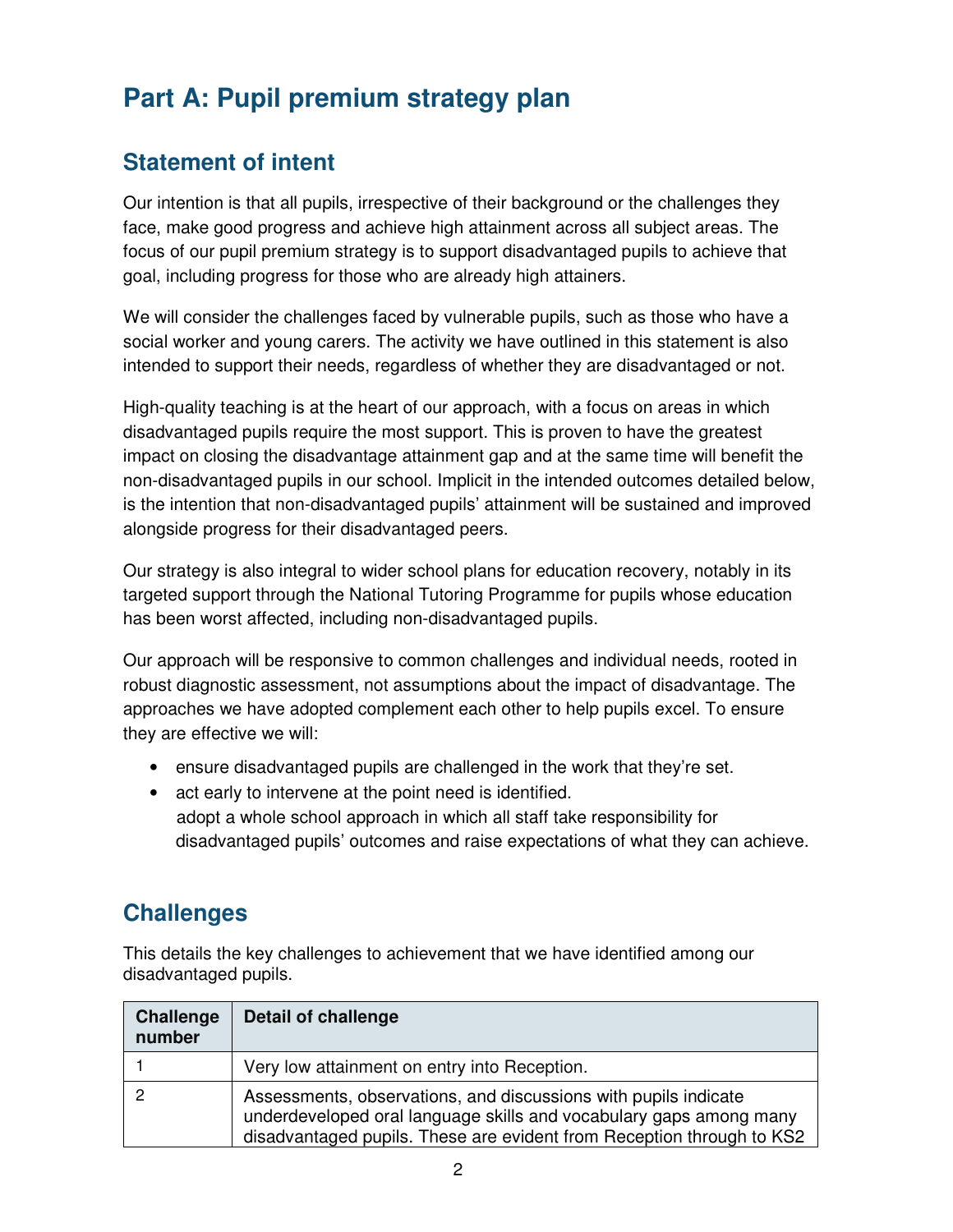|    | and in general, are more prevalent among our disadvantaged pupils<br>than their peers. This negatively impacts on their development as<br>writers.                                                                                                                                                                                           |
|----|----------------------------------------------------------------------------------------------------------------------------------------------------------------------------------------------------------------------------------------------------------------------------------------------------------------------------------------------|
| 3  | Assessments, observations, and discussions with pupils suggest<br>disadvantaged pupils generally have greater difficulties with phonics<br>than their peers. This negatively impacts their development as readers.                                                                                                                           |
| 4  | Internal and external (where available) assessments indicate that maths<br>attainment among disadvantaged pupils is significantly below that of<br>non-disadvantaged pupils, especially in mental recall and fluency.                                                                                                                        |
| 5  | PP Attendance 95.42% compared to non-PP 97.23%. (2020-2021)                                                                                                                                                                                                                                                                                  |
| 6. | Increasing numbers of vulnerable families in crisis.                                                                                                                                                                                                                                                                                         |
| 7. | Lack of engagement for Remote Learning<br>Our assessments and observations indicate that the education and well-<br>being of many of our disadvantaged pupils have been impacted by<br>partial school closures to a greater extent than for other pupils. These<br>findings are supported by national studies.                               |
|    | This has resulted in significant knowledge gaps leading to pupils falling<br>further behind age-related expectations.                                                                                                                                                                                                                        |
| 8. | Pupil's well-being and mental health after Lockdowns, isolation and<br>learning from home.                                                                                                                                                                                                                                                   |
|    | Our assessments (including wellbeing survey), observations and<br>discussions with pupils and families have identified social and emotional<br>issues for many pupils, notably due to a lack of enrichment opportunities<br>during school closure. These challenges particularly affect<br>disadvantaged pupils, including their attainment. |

### **Intended outcomes**

This explains the outcomes we are aiming for **by the end of our current strategy plan**, and how we will measure whether they have been achieved.

| <b>Intended outcome</b>                                                                                                                                                                            | Success criteria                                                                                                                                                                                                                                                                                                                                                                                                 |
|----------------------------------------------------------------------------------------------------------------------------------------------------------------------------------------------------|------------------------------------------------------------------------------------------------------------------------------------------------------------------------------------------------------------------------------------------------------------------------------------------------------------------------------------------------------------------------------------------------------------------|
| Raise attainment in EYFS and Key Stage 1<br>through targeted standards teacher<br>intervention. Raise oracy levels by providing<br>structured play opportunities at break times<br>and lunchtimes. | 80% of PP children with no identified SEND<br>achieve GLD at the end of EYFS.<br>Ensuring 80% of PP children in Year 1<br>achieve ARE at the end of the year.<br>Ensuring 100% of children achieving GLD in<br>reception (2019-2020) achieve ARE in Year<br>2. All PP children with no identified SEND<br>pass the phonics screen.<br>All PP children with no identified SEND pass<br>the Year 2 phonics screen. |
| Narrow the attainment gap in writing across all<br>year groups through quality first teaching and                                                                                                  | 80% of PP children with no identified SEND<br>achieve GLD at the end of EYFS.                                                                                                                                                                                                                                                                                                                                    |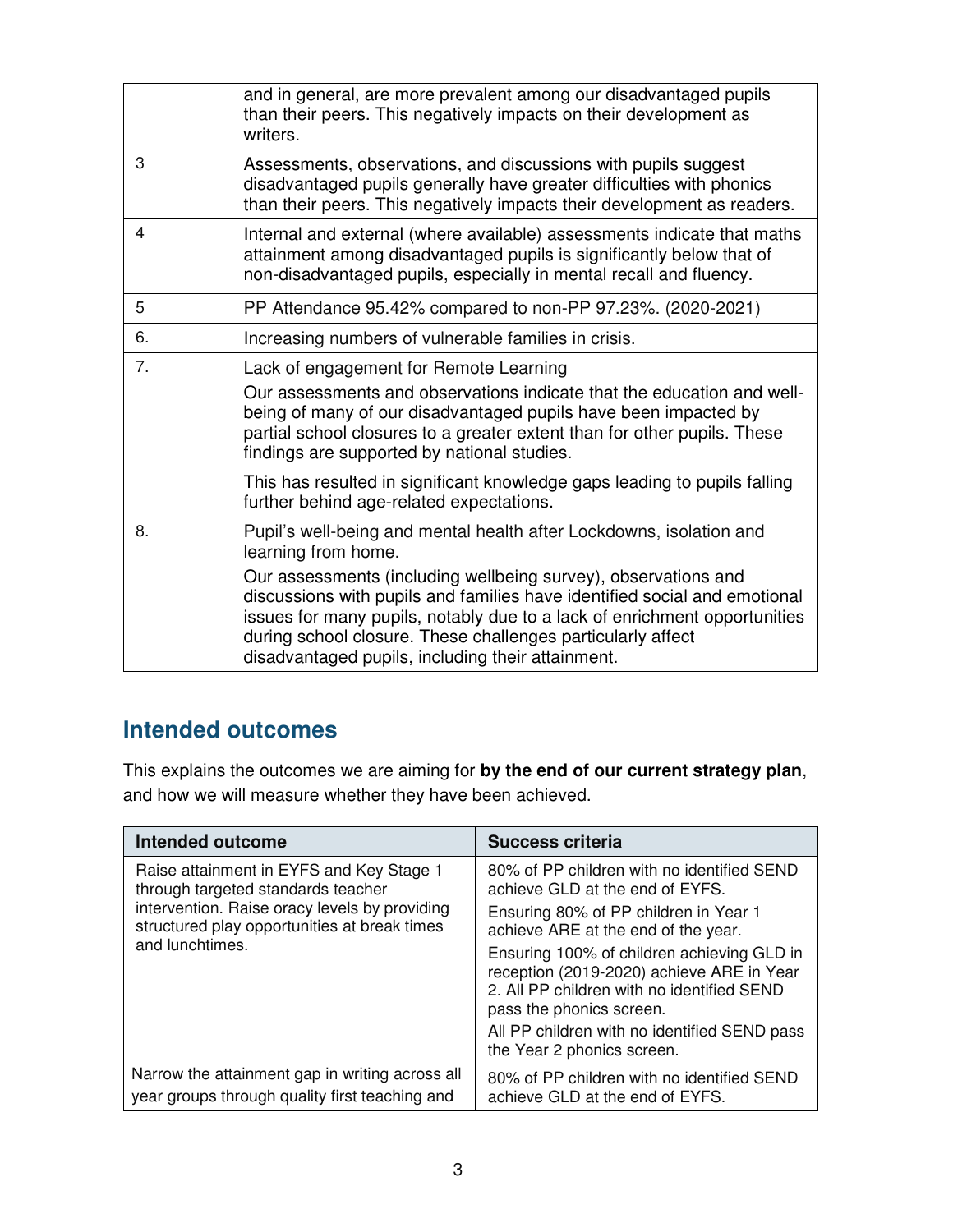| explicit modelling of writing across the<br>curriculum.                                                                                                                                | Ensuring 80% of PP children in Year 2<br>achieve ARE at the end of the year.   |
|----------------------------------------------------------------------------------------------------------------------------------------------------------------------------------------|--------------------------------------------------------------------------------|
| Use whole school approach (Word Aware) to<br>improve pupil vocabulary. Read Write Inc<br>Spelling embedded in KS2.                                                                     | 80% of PP children with no identified SEND<br>achieve ARE in Year 6.           |
| Pupils ability to spell will improve.                                                                                                                                                  |                                                                                |
| Rosenshine's Principles of Instruction<br>embedded to ensure quality first teaching                                                                                                    |                                                                                |
| Narrow the attainment gap in reading across<br>all year groups through quality first teaching<br>and explicit modelling of reading skills.                                             | 80% of PP children with no identified SEND<br>achieve ARE in Year 6.           |
| Whole class reading embedded based on<br>Bjork's Theory of Disuse. Lexia Core 5<br>embedded in KS2 and introduced to Year 2.                                                           | Ensuring 80% of PP children in Year 2<br>achieve ARE at the end of the year.   |
| Rosenshine's Principles of Instruction<br>embedded to ensure quality first teaching.                                                                                                   | Progress reported in FFt ASP will be 0 or<br>better.                           |
| Narrow the attainment gap in maths across all<br>year groups through explicit teaching of                                                                                              | 80% of PP children with no identified SEND<br>achieve ARE in Year 6.           |
| reasoning. Use whole school approach to<br>improve pupil vocabulary.<br>Rosenshine's Principles of Instruction<br>embedded to ensure quality first teaching -<br>scaffolds and models. | Ensuring 80% of PP children in Year 2<br>achieve ARE at the end of the year.   |
|                                                                                                                                                                                        | 80% of pupils with no identified SEND pass<br>the Year 4 Multiplication check. |
|                                                                                                                                                                                        | Progress reported in FFt ASP will be 0 or<br>better.                           |
| Positively promote high levels of attendance<br>and reward accordingly for all pupils,<br>particularly our disadvantaged pupils.                                                       | PP attendance to be at least 90% (an<br>increase of 2.5%).                     |
| Family and pupil support at a personalised<br>level to secure good outcomes.                                                                                                           | Reviewed individually and confidentially.                                      |
| To meet the needs of families in challenging<br>circumstances.                                                                                                                         | Reviewed individually and confidentially.                                      |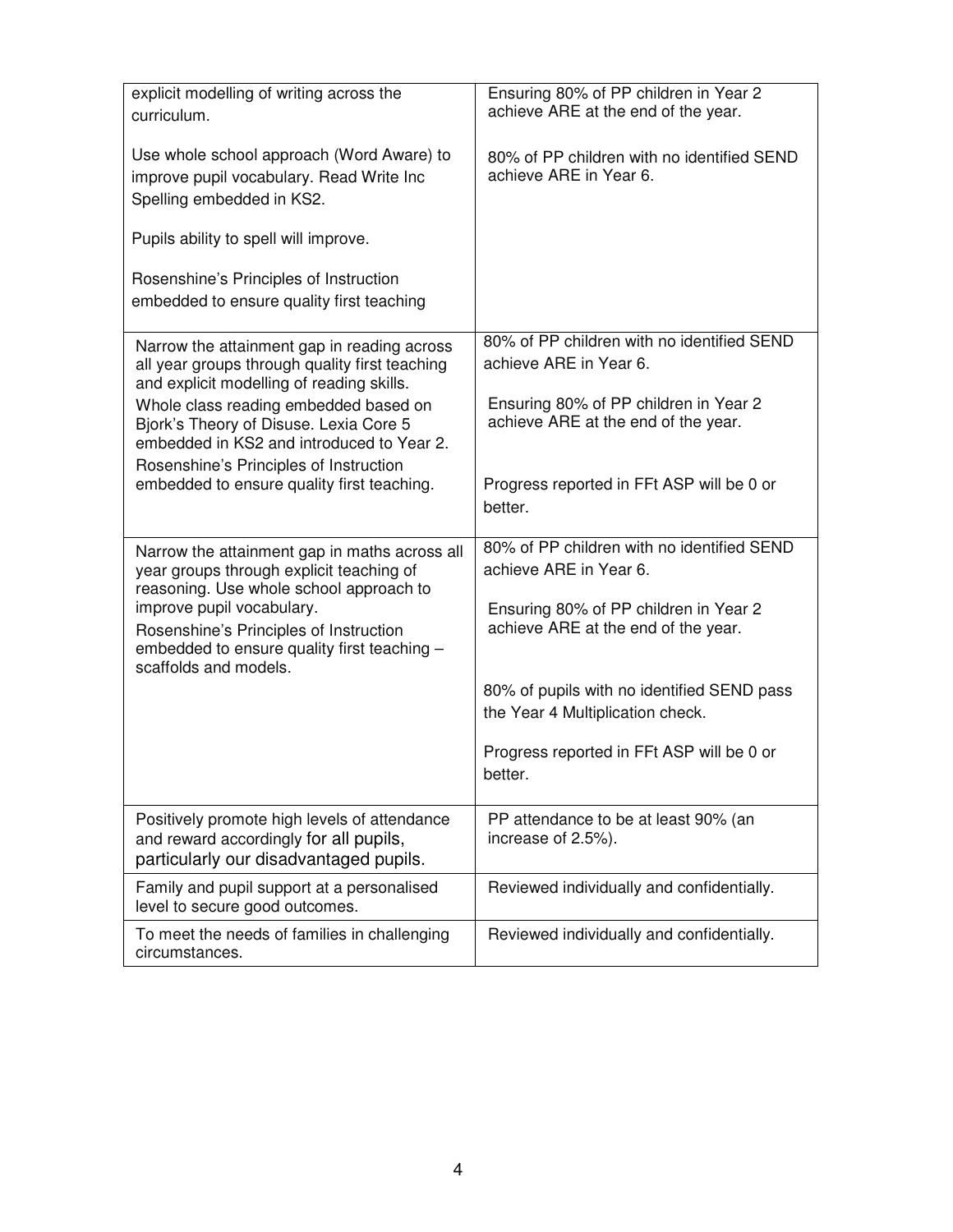## **Activity in this academic year**

This details how we intend to spend our pupil premium (and recovery premium funding) **this academic year** to address the challenges listed above.

#### **Teaching (for example, CPD, recruitment and retention)**

Budgeted cost: £14,771.89

| <b>Activity</b>                                                                                                     | <b>Evidence that supports this</b><br>approach                                                                                                                                                                        | <b>Challenge</b><br>number(s)<br>addressed |
|---------------------------------------------------------------------------------------------------------------------|-----------------------------------------------------------------------------------------------------------------------------------------------------------------------------------------------------------------------|--------------------------------------------|
| CPD - Success criteria<br>in writing.                                                                               | Following whole school book scrutiny -<br>pupils' writing being held back due to<br>limited opportunities to write.                                                                                                   | 2                                          |
| CPD - Rosenshine's<br>principles - Using<br>scaffolds and models<br>Bar modelling for staff<br>new to school (ECTs) | Experience of training completed (2018-<br>2020) at St Thomas More.<br>Impact seen in whole school book<br>scrutiny and informal maths<br>observations.                                                               | 1, 2, 3 & 4                                |
| CPD - Working<br>memory plus arithmetic<br><b>Research Project</b>                                                  | Education Endowment Foundation (EEF)<br>funded project, the intervention was<br>found to have a significant positive<br>impact on the children's Number Skills,<br>working memory, and attention in the<br>classroom. | 4                                          |
| $CPD$ – whole school<br>Word Aware training                                                                         | EEF Toolkit, developing oral language<br>can have a very high impact.<br>Training can support adults to ensure<br>they model and develop pupils' oral<br>language skills and vocabulary<br>development.               | 1 & 2                                      |

#### **Targeted academic support (for example, tutoring, one-to-one support structured interventions)**

Budgeted cost: £202,817.71

| <b>Activity</b>                                                       | <b>Evidence that supports this</b><br>approach                                   | <b>Challenge</b><br>number(s)<br>addressed |
|-----------------------------------------------------------------------|----------------------------------------------------------------------------------|--------------------------------------------|
| <b>Pupil Premium</b><br>Champion appointed to<br>focus on closing the | Some PP pupils struggle to cope in class<br>and this leads to negative impact on | 2,3 & 4                                    |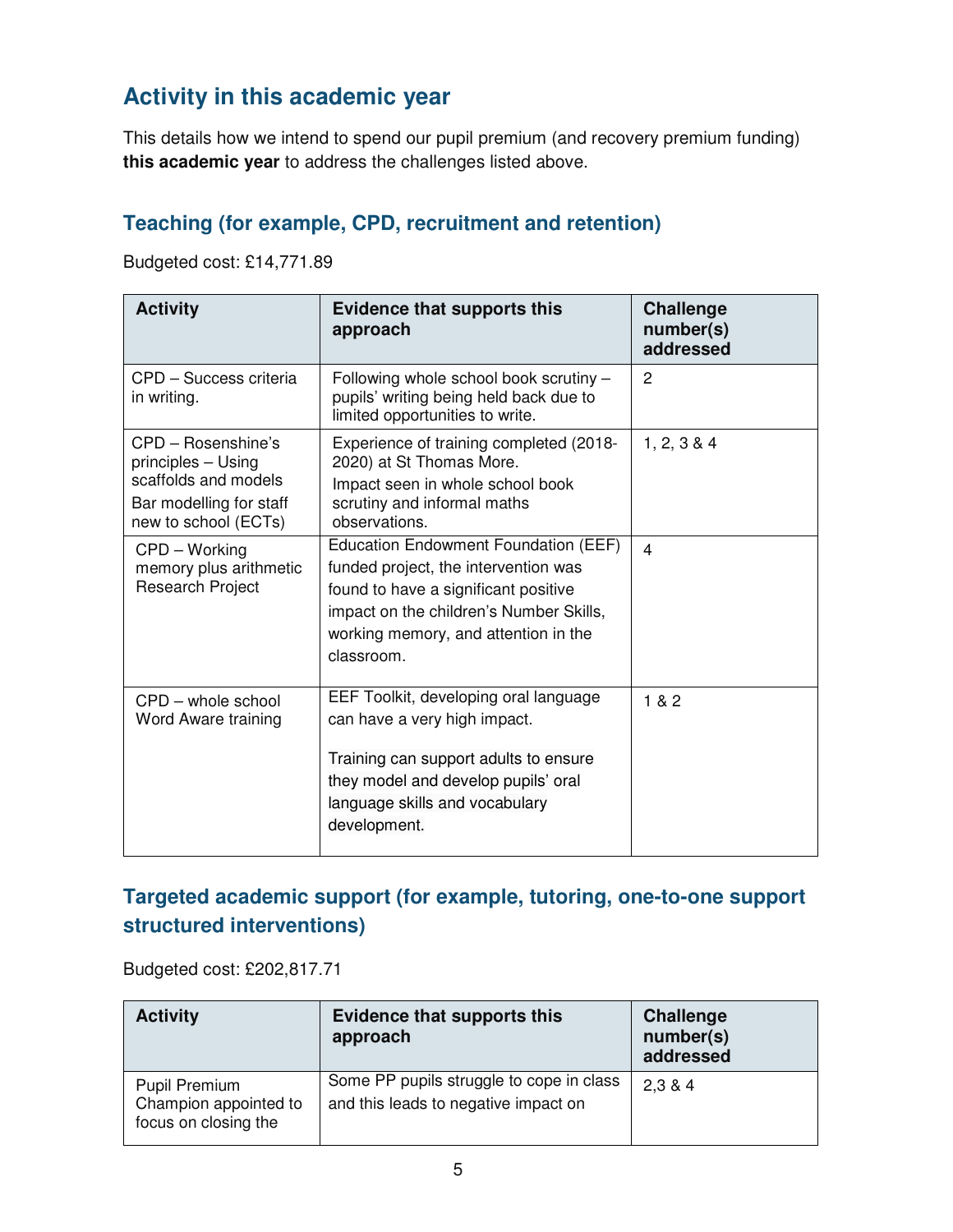| gaps focussing on<br>Years 5,4, 3 and Year<br>1.                                                                                                                                         | learning behaviours and learning<br>outcomes.                                                                                                                                                                                                                                                                                                                                                                                                                            |               |
|------------------------------------------------------------------------------------------------------------------------------------------------------------------------------------------|--------------------------------------------------------------------------------------------------------------------------------------------------------------------------------------------------------------------------------------------------------------------------------------------------------------------------------------------------------------------------------------------------------------------------------------------------------------------------|---------------|
| PP Champion to<br>complete NELI with<br>Year 1 pupils.                                                                                                                                   | A randomised controlled trial into the<br>effectiveness of NELI, a language<br>support programme designed to improve<br>children's vocabulary, listening and<br>narrative skills, found that the<br>intervention appeared to have a positive<br>impact on children's language skills,<br>adding the equivalent of three months of<br>progress in language skills compared to<br>non-participants<br>Following lockdown, some pupils need<br>increased emotional support. | 8             |
| <b>EYFS</b> standards<br>teacher x 4 mornings                                                                                                                                            | EYFS attainment on entry is very low.                                                                                                                                                                                                                                                                                                                                                                                                                                    | 1             |
| Targeted 1:1 for an<br>EYFS PP pupil.                                                                                                                                                    | Catch-up after long periods of remote<br>learning.                                                                                                                                                                                                                                                                                                                                                                                                                       | 2, 3 & 4      |
| KS1 standards teacher<br>x 3 days a week<br>Additional phonics<br>sessions targeted at<br>disadvantaged pupils<br>who require further<br>phonics support.                                | Reading by 6 Ofsted document.<br>Education Endowment Foundation   EEF                                                                                                                                                                                                                                                                                                                                                                                                    | 3             |
| Year 6 PP pupils<br>supported by an HLTA<br>every morning for 2<br>hours.                                                                                                                | EEF - reducing class sizes has the<br>impact of $+2$ months progress                                                                                                                                                                                                                                                                                                                                                                                                     | 2, 3 & 4      |
| <b>Play Therapist</b>                                                                                                                                                                    | EEF research suggests that this is very<br>high impact for ow cost.<br>Working with our 5 most vulnerable<br>pupils.                                                                                                                                                                                                                                                                                                                                                     | 6, 8          |
| <b>Purchase of Talk Boost</b><br>programme to improve<br>listening, narrative and<br>vocabulary skills for<br>disadvantaged pupils<br>who have relatively low<br>spoken language skills. | Ican report states, 90% met or<br>exceeded expectation in reading. 69%<br>in writing and 67% in maths.                                                                                                                                                                                                                                                                                                                                                                   | $2,3$ and $4$ |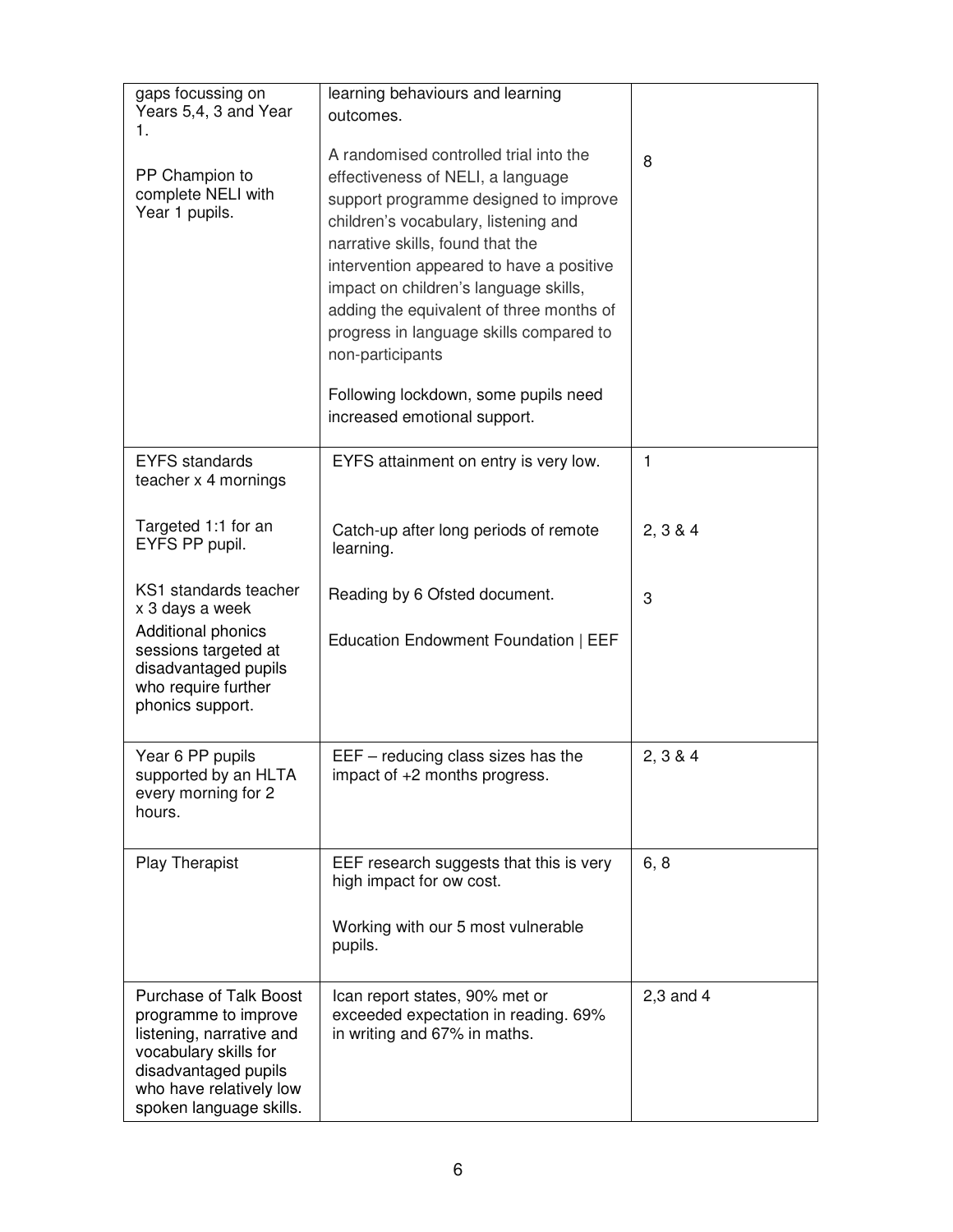| Language and nurture<br>intervention delivered to<br>Year 1 and 2.                                                                                                                                                                                                                                                                                               | A randomised controlled trial into the<br>effectiveness of NELI, a language<br>support programme designed to improve<br>children's vocabulary, listening and<br>narrative skills, found that the<br>intervention appeared to have a positive<br>impact on children's language skills,<br>adding the equivalent of three months of<br>progress in language skills compared to<br>non-participants | $2, 3, 4$ and 6 |
|------------------------------------------------------------------------------------------------------------------------------------------------------------------------------------------------------------------------------------------------------------------------------------------------------------------------------------------------------------------|--------------------------------------------------------------------------------------------------------------------------------------------------------------------------------------------------------------------------------------------------------------------------------------------------------------------------------------------------------------------------------------------------|-----------------|
| Private SALT in school<br>to work with Y1/2.                                                                                                                                                                                                                                                                                                                     |                                                                                                                                                                                                                                                                                                                                                                                                  |                 |
| Homework Clubs for<br>Years 2, 3, 4, 5 and 6<br>for targeted PP pupils.                                                                                                                                                                                                                                                                                          | EEF - Homework has a positive impact,<br>on average, 5+ months.                                                                                                                                                                                                                                                                                                                                  | 2, 3, 4, 87     |
| Engaging with the<br><b>National Tutoring Pro-</b><br>gramme to provide a<br>blend of tuition,<br>mentoring and school-<br>led tutoring for pupils<br>whose education has<br>been most impacted by<br>the pandemic. A<br>significant proportion of<br>the pupils who receive<br>tutoring will be<br>disadvantaged,<br>including those who are<br>high attainers. | Tuition targeted at specific needs and<br>knowledge gaps can be an effective<br>method to support low attaining pupils<br>or those falling behind, both one-to-one:<br>One to one tuition   EEF (educationen-<br>dowmentfoundation.org.uk)<br>And in small groups:<br><b>Small group tuition   Toolkit Strand  </b><br><b>Education Endowment Foundation</b><br><b>EEF</b>                       | 2,3 & 4         |

## **Wider strategies (for example, related to attendance, behaviour, wellbeing)**

Budgeted cost: £24,122.97

| <b>Activity</b>                                                    | Evidence that supports this approach                                                                                                                                                                                                        | <b>Challenge</b><br>number(s)<br>addressed |
|--------------------------------------------------------------------|---------------------------------------------------------------------------------------------------------------------------------------------------------------------------------------------------------------------------------------------|--------------------------------------------|
| SaFE Officer will<br>deliver Lego Therapy<br>to targeted PP pupils | Lego-based therapy (LeGoff et al 2014) is<br>an evidence-based approach that aims<br>to develop social communication skills in<br>autistic children, such as sharing, turn-<br>taking, following rules, using names and<br>problem-solving. | 6, 7 & 8 & 8                               |
| SaFE Officer will<br>deliver Bereavement                           | 2014 research project headteachers have<br>evidenced that the Rainbows programme                                                                                                                                                            | 8                                          |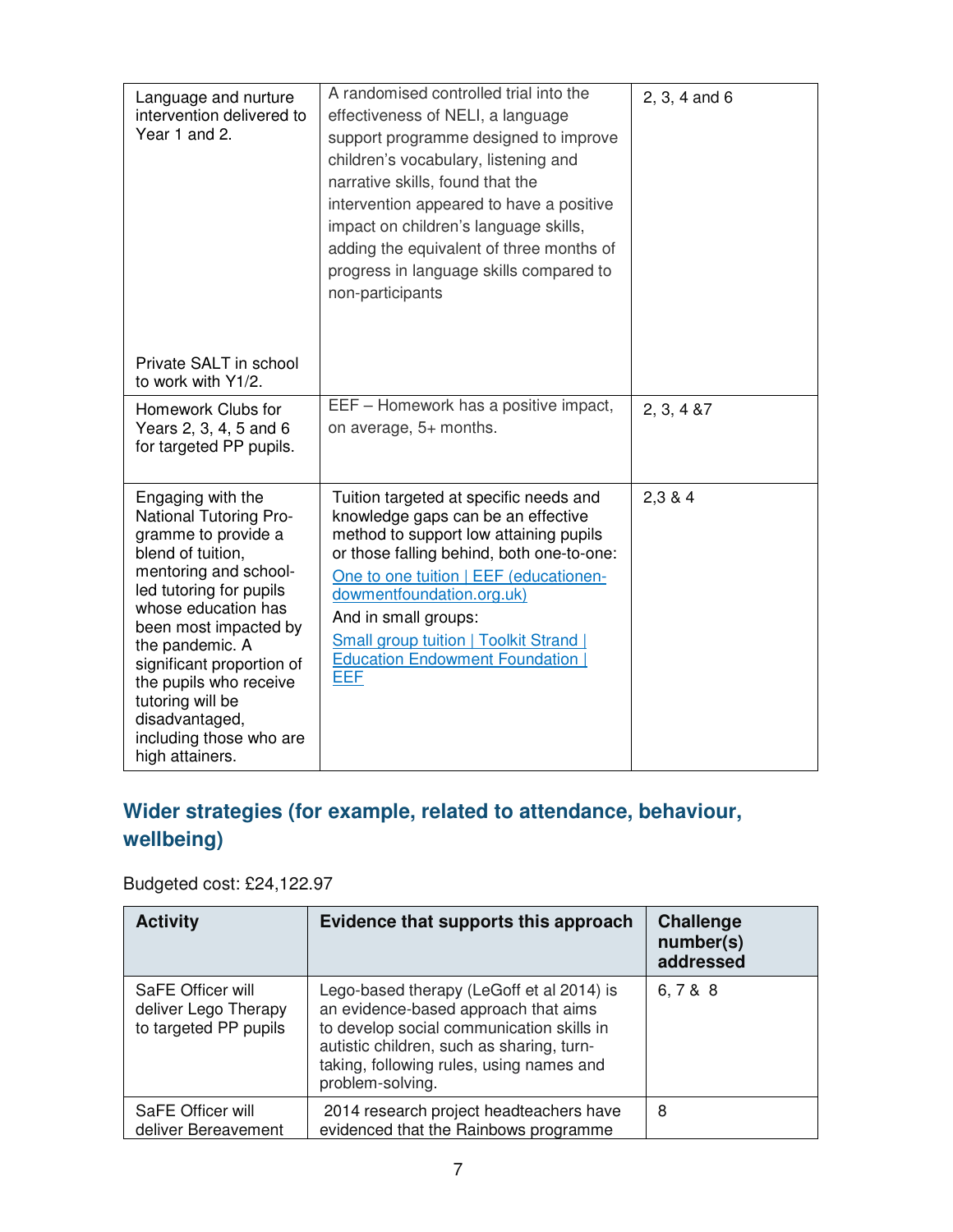| Counselling to<br>individual pupils.<br>Employ a Play<br>Therapist to work with<br>targeted pupils.                                                                                                               | supports vulnerable pupils within their<br>school, develops the professional skills of<br>their staff and fosters positive relationships<br>between home and school.<br>Research and experience of the school's<br>SEND/CiC Lead, evidence how<br>relationships in combination with the<br>therapeutic powers of play, provide a<br>context for self-expression, self-care, and                                                                                                                                                                                                                               | 8              |
|-------------------------------------------------------------------------------------------------------------------------------------------------------------------------------------------------------------------|---------------------------------------------------------------------------------------------------------------------------------------------------------------------------------------------------------------------------------------------------------------------------------------------------------------------------------------------------------------------------------------------------------------------------------------------------------------------------------------------------------------------------------------------------------------------------------------------------------------|----------------|
| SEND/CiC Lead and<br>SaFE Officer to lead<br>Mum and toddler<br>sessions                                                                                                                                          | healing.<br>EEF - Parental engagement strategies are<br>typically more effective with parents of very<br>young children.                                                                                                                                                                                                                                                                                                                                                                                                                                                                                      | 1,8            |
| <b>National Breakfast</b><br>Programme                                                                                                                                                                            | Family Action is committed to supporting<br>child development, and we believe a<br>healthy school breakfast, without barrier or<br>stigma, can set up children to succeed and<br>give them the very best chance to learn.<br>Economic and social research council -<br>children in Year 2 who were offered<br>breakfast made the equivalent of 2 months<br>progress in reading, writing and maths.                                                                                                                                                                                                            | 8              |
| <b>Attendance Officer</b><br>promotes consistent<br>attendance and<br>punctuality through<br>supported<br>communication with<br>parents and<br>identifying possible<br>barriers to attendance<br>and punctuality. | The Department for Education (DfE)<br>published research in 2016 which found<br>that:<br>The higher the overall absence rate across<br>Key Stage 2, the lower the likely level of<br>attainment at the end of KS2.<br>Pupils with no absence are 1.3 times more<br>likely to achieve EXS or above, and 3.1<br>times more likely to achieve GDS or above,<br>than pupils that missed 10-15% of all<br>sessions.<br>WPA Education Welfare services – effective<br>engagement often leads to increased<br>attendance and higher academic<br>achievement and positive effect on pupils'<br>attitudes to learning. | 5, 2, 3, 4 & 7 |
| Learning Mentor and<br>SaFE Officer to<br>provide targeted<br>ELSA support for<br>Years 3/4.                                                                                                                      | ELSA network - all ELSA has reported an<br>increase in knowledge and confidence,<br>supporting children and young people<br>talking about their feelings and behaviour.                                                                                                                                                                                                                                                                                                                                                                                                                                       | 6 & 8          |
| SaFE officer to be<br>trained in Webster<br>Stratton to target PP<br>parents for a<br>structured parenting<br>programme.                                                                                          | Randomised control group - Increase in<br>children's positive affect and cooperation<br>with teachers, positive interactions with<br>peers, school readiness and engagement<br>with school activities.                                                                                                                                                                                                                                                                                                                                                                                                        | 6 & 8          |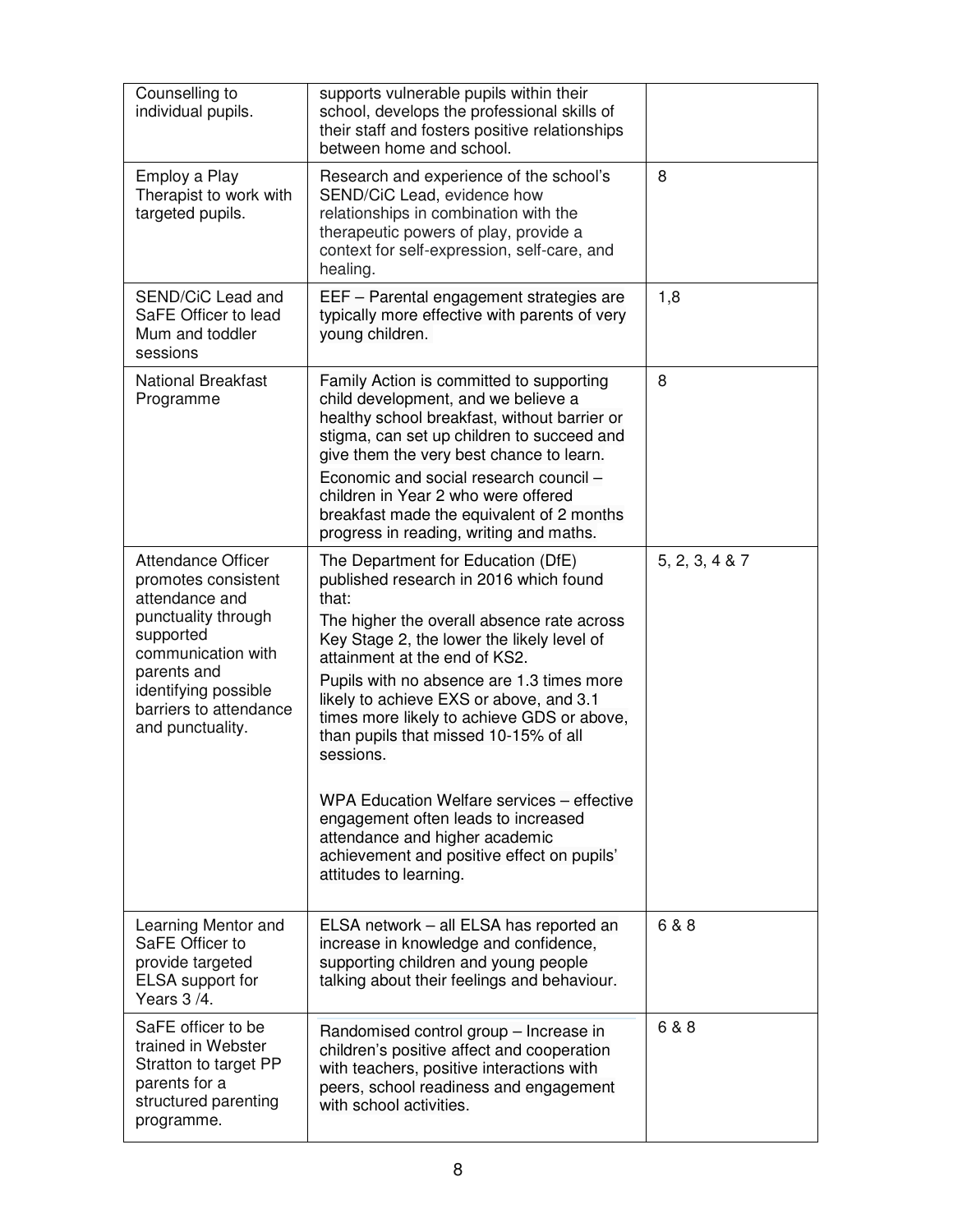| SaFE officer supports<br>parents by contacting<br>them in a variety of<br>ways, emails, text<br>message and phone<br>calls. | WPA – schools which have good parental<br>communication are often those who<br>embrace use of technology. | 5, 6 & 8 |
|-----------------------------------------------------------------------------------------------------------------------------|-----------------------------------------------------------------------------------------------------------|----------|
| Whole staff training<br>on Connected<br>Communities -<br>Emotional well-being                                               | Targeted interventions and universal<br>approaches can have positive overall<br>effects:                  | 8        |
|                                                                                                                             | <b>Behaviour interventions   EEF</b><br>(educationendowmentfoundation.org.uk)                             |          |

# **Total budgeted cost: £241,712.57**